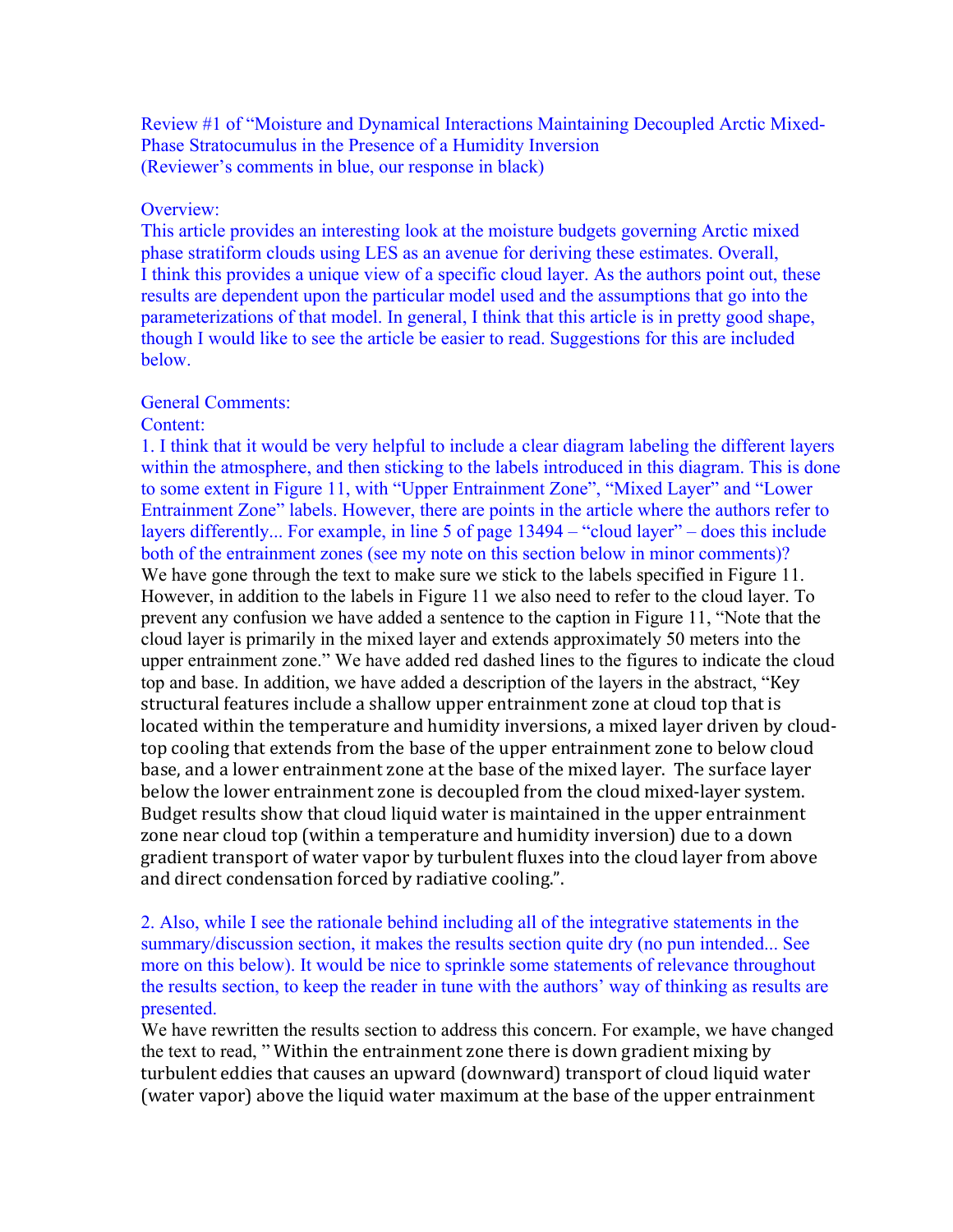zone (top of the mixed layer), and oppositely below. In terms of total water, entrainment moistens the cloud layer in the lower part of the upper entrainment zone  $(Fig. 14b)$ . ".

# Readability:

3. I found this article rather difficult/tedious to read. This is due to a couple of things – for one, I think that there are a lot of results presented without any deeper insight into what they may mean. This is particularly true in section 5.3. As an example of what I mean, on page 13489, there is a paragraph that starts on line 9: "At the top boundary of the upper entrainment zone there is a decrease in total water of -1 g m-3 day-1 (Figure 13a), with the dominant term being the vertical turbulent advection of water vapor (WP in Figure 14b). Within the entrainment zone there is down gradient mixing of both water vapor and cloud liquid water such that turbulent vertical advection within the entrainment layer increases (decreases) cloud liquid water (water vapor) above 1.27 km and oppositely below Figure 14b and 14c). Tendencies due to subgrid-scale mixing (RES in figures) are of the same order as mean vertical advection for vapor in the upper entrainment zone. Sedimentation, which is the microphysics term in Figures 13a and 14a because phase transitions conserve total water, is a maximum within the upper entrainment zone due to the fallout of primarily liquid water and some ice within the entrainment zone into the mixed layer..."

This reads as a list of results: a, b, c, d, e... All of this is displayed in the figures, as is pointed out, and I think it would be very helpful to the article if the authors take a close look at sections 5.3 and 5.4 and limit their presentation of results to those that are important for development of arguments that they present in the summary/discussion section.

We appreciate that this paper, which is focused on budgets, may be rather difficult to read. We have revised the paragraph quoted above to include symbols for terms in the equation. However, the point of this paper is to quantify the balances within the AMPS and therefore the details included in the text are necessary to understand the budgets displayed in the figures. We have attempted to add statements when possible that identify the context/significance of specific results.

4. Another part of what makes this a bear to read is the repetitive nature of the writing. For example, in the paragraph starting on line 3 on page 13490 ("Figure 15a,b shows the vertical resolved..."), the word "flux" is used 19 times, and "mean", "vertical" and "water" are all used 12 times each. That's roughly 1/5 of the total words in the paragraph! This sort of repetition is found throughout the article, sometimes justifiably, and other times not. To illustrate this I performed a quick evaluation of word frequency, and out of the 15600 words in the article, "the", "of", "and" and "in" make up 2209 of them (974, 472, 422 and 341, respectively). "Water", "cloud", "layer", "mixed", "entrainment" and "vertical" are used 265, 238, 220, 140, 122 and 100 times, respectively. I would strongly encourage the authors to go through their manuscript, remove any unnecessary words ("the" is often overused – as a test, try the sentence without "the" and if it still sounds ok, remove it!). For example, instead of "...due to the fallout of primarily liquid water...", you can use "due to fallout of primarily liquid water...". Also, perhaps it would help to shorten/combine some currently long statements. Instead of "...above the base of the lower entrainment zone...", try "...above the lower entrainment zone base...".

We have gone through the paper and edited it following these suggestions.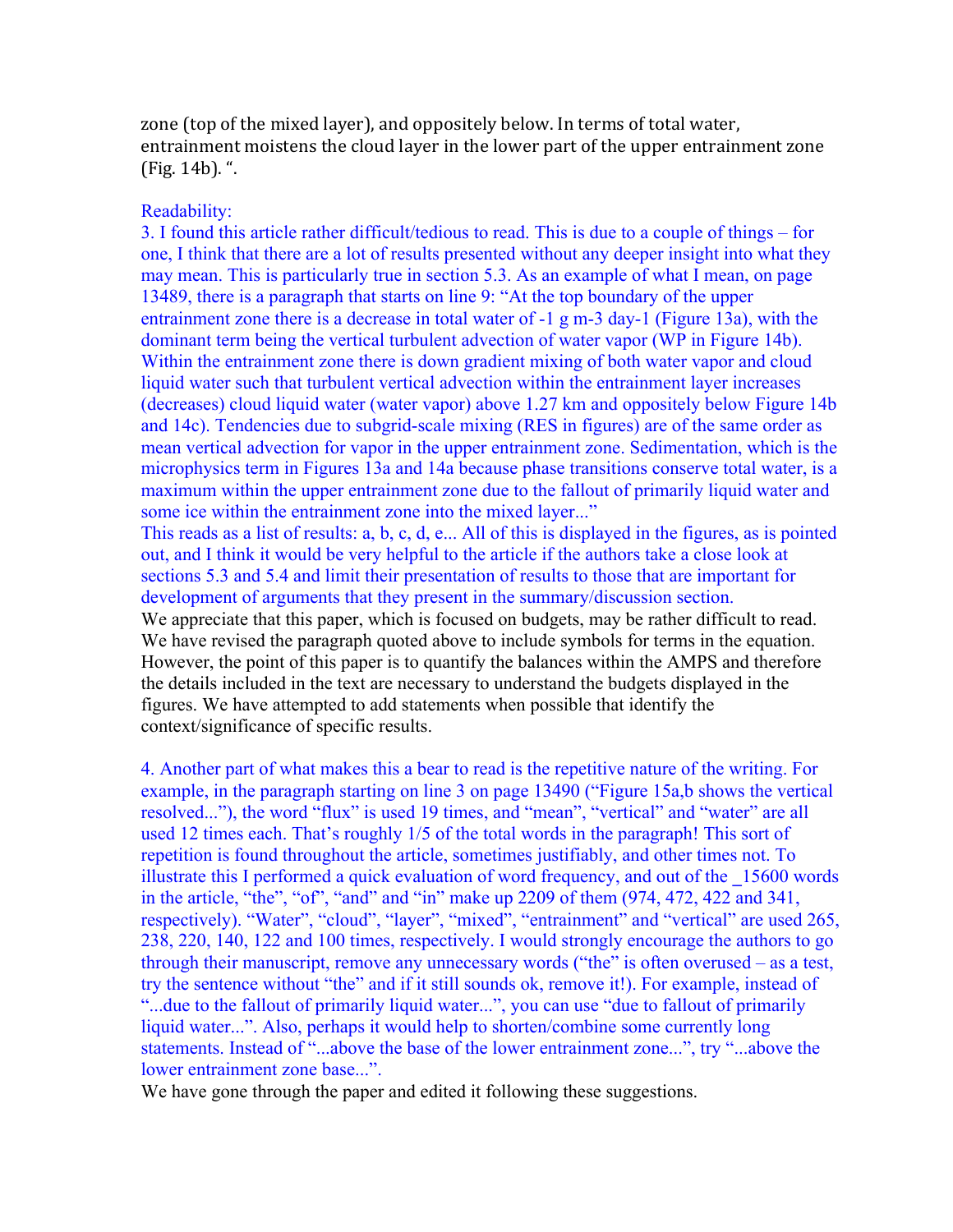5. Another suggestion would be to use symbols instead of the fully written version of every variable. I realize that too many greek letters can also reduce the readability of a manuscript, but there is likely a happy medium somewhere. There are good results in this text, and it's a shame to have them get lost in a (long) list of results from the simulations.

Thank you for the suggestion but we don't think this is necessary. We have added further use of symbols and think that the text now has a better balance of these.

## Specific Comments:

1. I realize that there has been a lot of work done to understand subtropical stratocumulus, but I did not quite understand why this work deserved 3-4 paragraphs worth of discussion in the introduction. Perhaps it would be better to integrate this information into the discussion of the current results, where appropriate. I believe that additional information into the formation of precipitation and moisture budgets in mixed-phase clouds, such as that available in early papers by Rangno and Hobbs, Curry, and Pinto is more relevant in the introduction of this particular paper.

We feel the discussion of subtropical stratocumulus needed to be included in the introduction since the general understanding of the maintenance and persistence of stratocumulus is based on studies focused on cloud systems observed in the subtropics. For example, LES simulations of Arctic stratocumulus assume subsidence at cloud top based on observations of subtropical systems. This may not be a valid assumption in the Arctic! In fact, we show this would not be valid assumption when modeling the single layer AMPS observed during ISDAC. We wanted to compare and contrast Arctic and subtropical systems to make this point clear and to highlight a few of the issues that we will be focusing on in our budget studies. Also, we do include a discussion of Curry and Pinto papers in the introduction and throughout the paper.

2. I think that it would be very helpful to include some sort of information on the evolution of the atmospheric state from clear to cloudy, and how the moisture inversion is maintained/ created in this transition. For example, if the decoupled clouds form through radiative cooling of the atmosphere, and the pre-cloud atmosphere is characterized by a surface-based inversion extending to the eventual cloudy altitude, how does this influence the moisture inversion? Do we have any understanding of how these form?

This is a very interesting topic that we intend to focus on in a future study. It is beyond the scope of this paper to include studies of the evolution of clear to cloudy states, as here we are primarily focused on the budgets within existing cloud layers.

3. What is the source of the "trace precipitation" measurement discussed on page 13476 (line 4)?

We have added the text, "…but only trace precipitation was observed at the surface by the U.S. Climate Reference Network station near Barrow.".

4. What are the parameterizations utilized in this particular model to include the ice initiation mechanisms discussed on page 13477 (line 20)? Also, I'm assuming that "aerosol freezing" is deposition freezing?

"Aerosol freezing" has been changed to "deposition nucleation". We have added "(see\$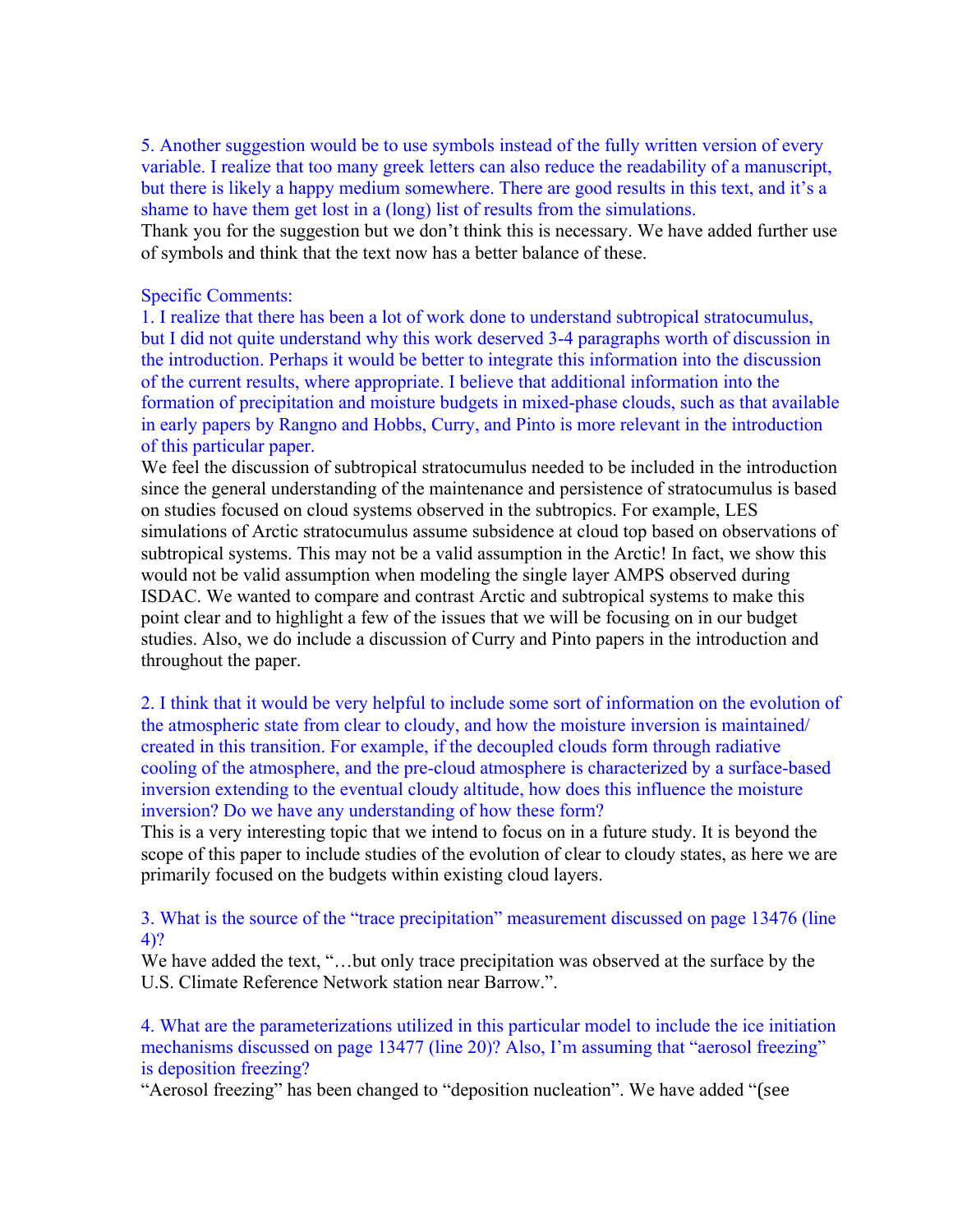Morrison and Pinto (2005) for details on parameterizations used in the model).

5. How is supersaturation determined in this model? Is this done iteratively? Supersaturation is calculated explicitly in the model for the ice phase, while saturation adjustment is used for the liquid phase. This is pretty standard for most bulk microphysics schemes used in CRM and LES models (e.g, in WRF).

6. On line 8 of page 13478, is that 30% fraction by mass? Or by volume? The soluble fraction is 70% by volume. This is clarified in the revised manuscript

7. What ice habits are assumed in the model? How could this influence the evolution of precipitation/sedimentation and the subsequent removal of water mass?

The model assumes spheres for most processes and parameter calculations (e.g., collection), although it is not completely consistent in its assumptions of habit for all processes. For example, the fallspeed parameters for snow are for assemblages of aggregates, bullets, etc. from Locatelli and Hobbs (1974). Again, this is common in most bulk schemes, although our recent work (e.g., Morrison and Grabowski 2008, JAS) has begun to address these inconsistencies. Habit assumptions, especially in terms of impact on fallspeed and sedimentation, could certainly impact removal of water mass. However, given the length of the paper we feel that detailed discussion of this point is beyond its scope.

8. Is the "relatively moist surface layer" discussed in line 10 of page 13483 the result of a surface temperature inversion?

No, it is due to evaporation near the surface (see original Figure 5, now Figure 2).

9. Line 16, page 13488: "The notation below (Eq. 6)..." should read "The notation above  $(Eq. 6)...".$ 

We have changed the text to read, "The notation below  $(6)$ ...".

10. Lines 5-9, page 13494: Is this backwards? The authors state that "Within the cloud layer, in downdrafts, opposite vertical gradients of cloud liquid water and water vapor cause an increase (decrease) in cloud water (water vapor)...". When I look at figure 17, I see a negative Qc in the mixed-layer for downdraft areas (which makes sense to me). This doesn't seem to match what is implied by the statement. This is where clearly defining "cloud layer" is important.

The sentence in the text is correct. The net tendency in Qc is negative. The tendency due to advection is positive and the tendency due to microphysics is negative (and dominates).

11. Line 10, page 13495,: Personal preference, maybe, but I prefer 17:36Z over 17.6Z We have changed the text following this suggestion.

12. The overview of the five distinct layers in lines 13-19 would be good to have in the introduction (or somewhere earlier in the text). Maybe it would be good to include this in figure form.

This information is included earlier in the text, lines 14-25 page 13484.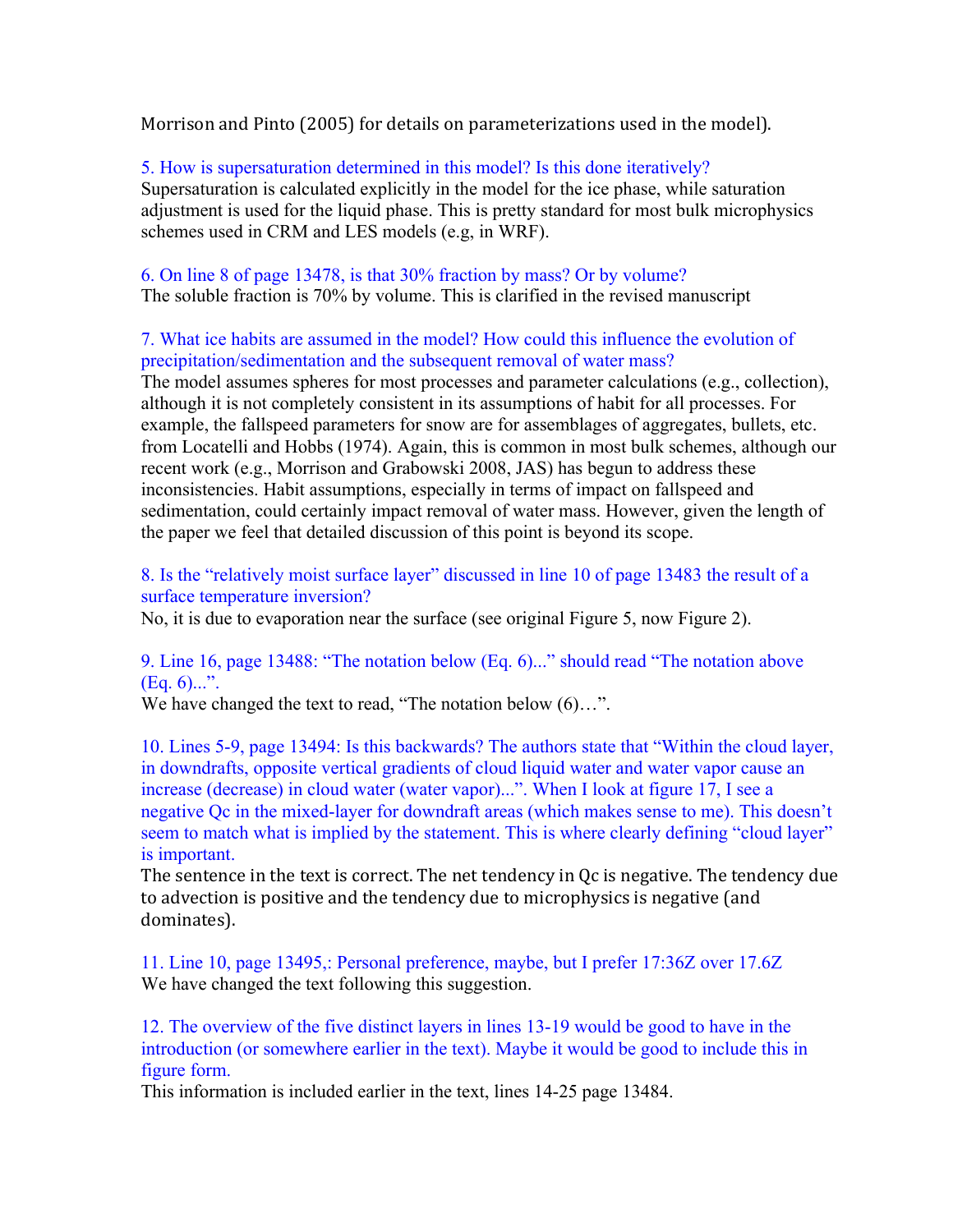13. Line 28, page 13496: The cloud persistence time is calculated to 6.7 hours – how close was this to the actual persistence time of the cloud? Can you make any statements about your derived budgets through comparison of your persistence to that of the observed atmosphere? It is difficult to make inferences from the observations since locally, at Barrow, the synoptic conditions were constantly changing. For example, there is a systematic decrease in the height of the cloud layer such that, based on turbulence measurements from radar, the cloud layer becomes coupled to the surface layer by 4Z April 9, thus likely changing the budgets at that time.

14. Line 19, page 13498: I think that this discussion on model-dependence is important and relevant, and am glad that the authors include it. Having said that, I would like to see it expanded somewhat. Are there specific model traits that could introduce large differences? How have the "configuration and physics impacting cloud" been carefully chosen? What does this mean? Can the authors provide any discussion on how the underestimation of ice can still result in "the most realistic evolution possible"? First, is this underestimation of ice mass, or number? Does this discrepancy imply an inherent moisture budget bias? In other words, is there something in the moisture budget compensating for the error in ice production? If so, that would seem relevant to discuss in detail, since this budget is the topic of the paper! If not, how do you still get the realistic cloud?

The configuration impacting the cloud refers to the increased vertical resolution in the mixed layer and entrainment zones. Coarser vertical resolution results in increased entrainment efficiency. The sentence "Both the configuration and the physics impacting the cloud have been carefully chosen to produce the most realistic evolution possible." Has been removed since we did not do extensive testing of the model physics options to get the most realistic simulations possible. In terms of the underestimate of ice and the potential impact on the moisture budget, please refer to our responses to Reviewer #2's major comments 1 and 3.

# 15. Figure 7: Please use vertical coordinates that are consistent with those used in the rest of the paper (k, not hPa).

We use pressure on the left and height on the right (sorry this label was missing). The right yaxis label has been added to the figure.

16. Is it possible to combine the information from tables 3,4 into a "budget figure", something similar to the atmospheric energy budget figure in Trenberth et al.? If not, perhaps just a combination of the two tables into one would be helpful – no need to change much, but I don't see any need for them to be separate from one another. Conversely, in order to compare the quantities for the upper entrainment zone and the mixed layer, it would be helpful to have the tables combined.

We spent many hours working to combine these tables but budgets for the different water states are not straightforward since both advection and microphysics contribute to the tendencies. Therefore, fluxes in and out and the boundaries of our layers don't necessary tell you about the mass flux into the layer since there can be a conversion from one state to another within the layer. Because of this we decided to have two tables.